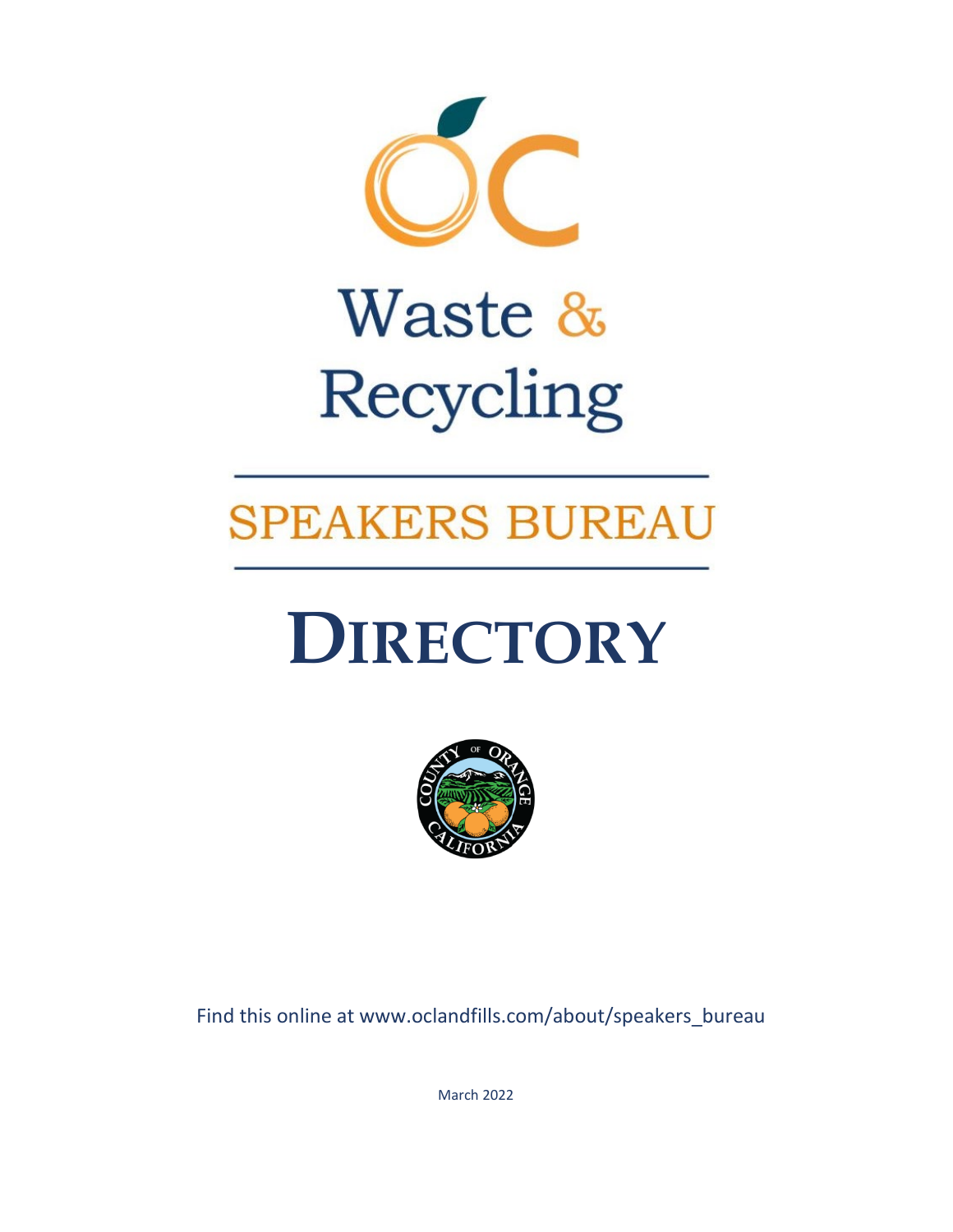## **ABOUT THE OC WASTE & RECYCLING SPEAKERS BUREAU**

#### **INTRODUCTION**

The people of OC Waste & Recycling play many different roles in delivering an essential public service to the residents and businesses of Orange County – the management and disposal of solid waste. The work we do provides a critical environmental utility. We are skilled and talented professionals with expertise in a range of fields. And we are public servants eager to share our knowledge and expertise with you as we execute our roles.

Our agency mission statement guides us to help ensure a safe and healthy community for current and future generations by providing waste management services, protecting the environment and promoting recycling.

Those three focus areas of our mission require a broad spectrum of expertise, and as a result we also are well-positioned to share information about career paths and options in the landfill and waste industry.

We will make every attempt to meet your request for a speaker; our list of presenters includes one who speaks Spanish as well as English.

# **HOW TO USE THE OCWR SPEAKER BUREAU**

- 1. Browse through guidebook to look for topics that align with your group's interests.
- 2. Complete the Speaker Request Form (Page 8) and send it via email to [heidi.darby@ocwr.ocgov.com.](mailto:heidi.darby@ocwr.ocgov.com) The form asks for information about who you are and what the audience will be as well as your preferred speaker(s) and all the event logistics. We will get back to you promptly to discuss the details and check speaker availability.
- 3. Once we have been able to confirm the booking, we will connect you directly with your speaker to be able to efficiently coordinate logistics and details.
- 4. Keep your checkbook where it is there is no fee for any speaker, other than to cover any charges for parking. County employees may not accept honoraria or meals. If a meal is part of the event, the speaker has the option of paying for his/her meal and would need a receipt.
- 5. Following the event, please respond to the brief Speaker Bureau Evaluation survey we will send via email.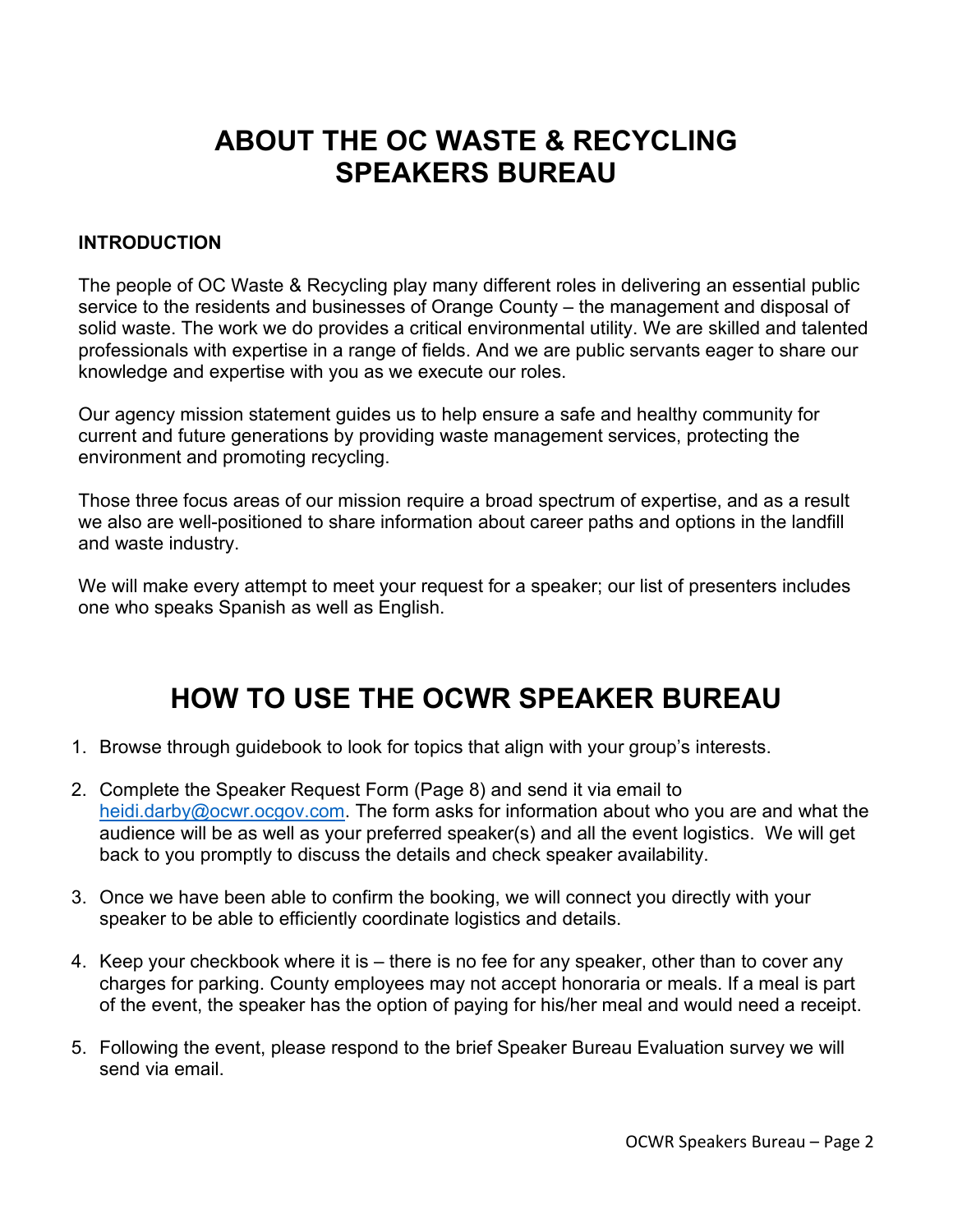#### **ABOUT OUR SPEAKERS AND TOPICS**

Combined, our speakers can address more than a dozen topics related to landfilling and waste management. All are well-qualified to present our OCWR overview and are happy to discuss the broad array of career options in the waste management industry.

Topics include:

- **► About OC Waste & Recycling**
- **≻ Career Guidance**
- Composting/Organic Waste
- Environmental Stewardship, Policies and Regulations
- Household Hazardous Waste
- $\triangleright$  Landfill Gas to Energy Systems
- Landfill General Information
- $\triangleright$  Legislation
- $\triangleright$  Natural Habitats
- $\triangleright$  Recycling
- $\triangleright$  Renewable Technologies and Processes
- $\triangleright$  Solid Waste Management
- Waste Diversion

Speakers:

Jeff Arbour – Environmental Services Manager

Lee Au – Engineering Technician

Aimee Halligan – Environmental Engineering Specialist

Isaac Novella – Landfill Site Administrative Manager

David Tieu, P.E. – Landfill Site Manager

\*Jesus Perez – Household Hazardous Waste Program Manager

\* Jesus will speak in English or Spanish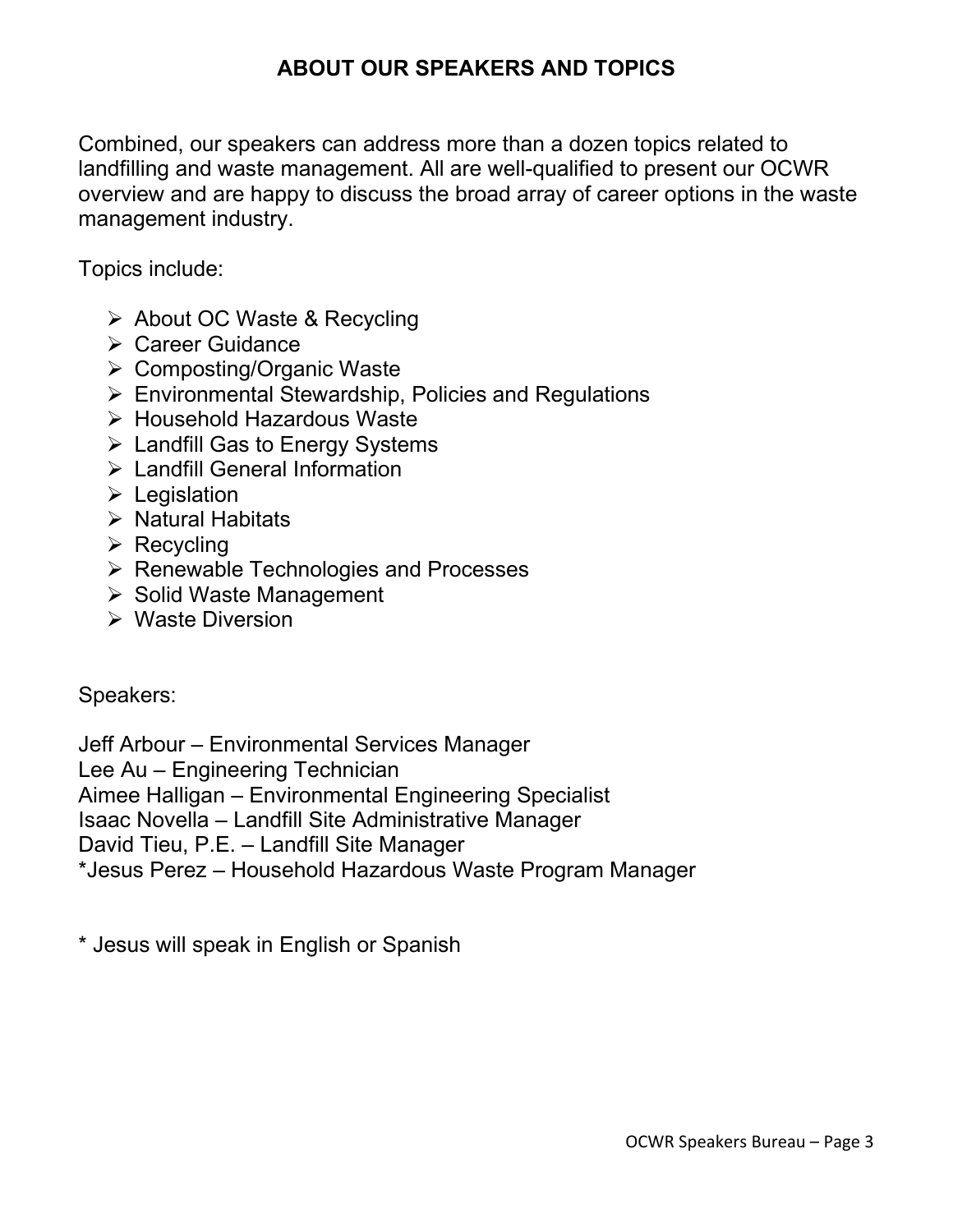# **MEET THE OCWR SPEAKERS BUREAU MEMBERS**

#### **Jeff Arbour – Environmental Services Manager**



Jeff is responsible for OCWR's environmental regulatory compliance related to air, water, waste, habitat and CEQA. He also oversees the department's renewable energy program, including the gas-to-energy plants at all of the County's active sites and some closed sites. He also explores new and emerging renewable energy technologies to determine their viability for the County's waste management system. He holds a bachelor's degree in geography with an emphasis in environmental analysis from Cal State Fullerton. Jeff has played a major role in executing OCWR's Organics Initiative, serving as co-lead of the Permitting Subcommittee and lead of the Operations and Safety Subcommittee. Prior to joining OCWR in 2013, Jeff held various environmental services positions in private industry.

Presentation Topic Areas:

- **▶ Career Guidance**
- $\triangleright$  Environmental Stewardship, Policies and Regulations
- Landfill General Information
- **▶ Organics and Renewable Technologies and Processes**
- $\triangleright$  Solid Waste Management

#### **Lee Au – Civil Engineering Assistant**



Lee is an OCWR engineering technician who holds a master's degree in civil and environmental engineering and a bachelor's degree in chemistry from UCI. He is assigned to OCWR's Prima Deshecha Landfill in San Juan Capistrano, and his responsibilities include supporting operations by monitoring, testing and sampling air, landfill gas and water quality, and providing data that ultimately is reported to the South Coast Air Quality Management District (SCAQMD) and the Regional Water Board. He makes sure that landfill gas is fully captured by the collection system and that there is no water ponding or waste discharge. Prior to joining OCWR as a permanent status employee in 2018, Lee served the department as an engineering intern in the renewable engineering unit. He also is involved with

OCWR's educational outreach programs and serves as an Ambassador.

Presentation Topic Areas:

- **▶ Career Guidance**
- $\triangleright$  Landfill Gas to Energy
- $\triangleright$  Renewable Technology
- Landfill General Information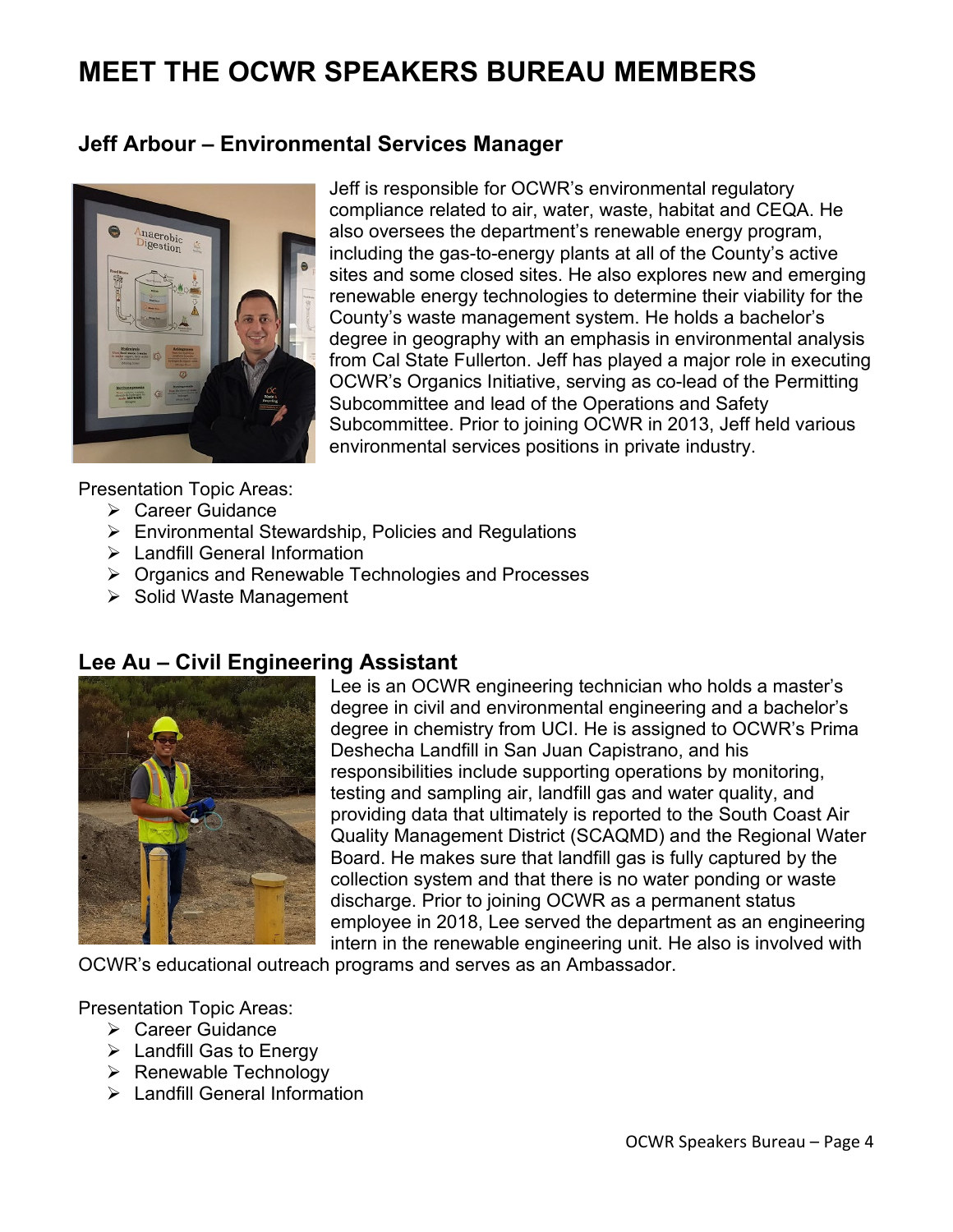#### **Aimee Halligan – Sr. Environmental Resources Specialist**



Aimee's area of responsibility and focus could be described as the biology of the landfill. Regulatory requirements guide her work to build and maintain natural habitat areas at the County's Prima Deshecha Landfill in San Juan Capistrano. Aimee also is the lead tour guide at Prima, taking guests into and through the site to help them learn about the waste disposal process, environmental protection and the essential public service OCWR provides. She holds a BA in environmental studies from the University of Redlands and an MS in environmental science from Cal State Fullerton. She has worked for OCWR since 2015.

Presentation Topic Areas:

- $\triangleright$  Career Guidance
- Environmental Stewardship, Policies and Regulations
- > Landfill General Information
- $\triangleright$  Natural Habitats

#### **Isaac Novella – Landfill Site Administrative Manager**



Isaac has been a member of the OCWR team since 2007. As a site administrative manager, he is involved with just about every aspect of the landfill, including operations, contracts, safety and community relations, as well as administrative functions such as procurement and budget management. His role expanded in 2018 as he took on the leadership of OCWR's pilot composting project, and he even became certified in compost operations. Isaac holds a bachelor's degree in business administration and management and a master of public administration degree. He is also a certified Toastmaster and has served as an OCWR Ambassador at community and educational events.

Presentation Topic Areas:

- Landfill and General OCWR Information
- **▶ Career Guidance**
- $\triangleright$  Solid Waste Management
- $\triangleright$  Waste diversion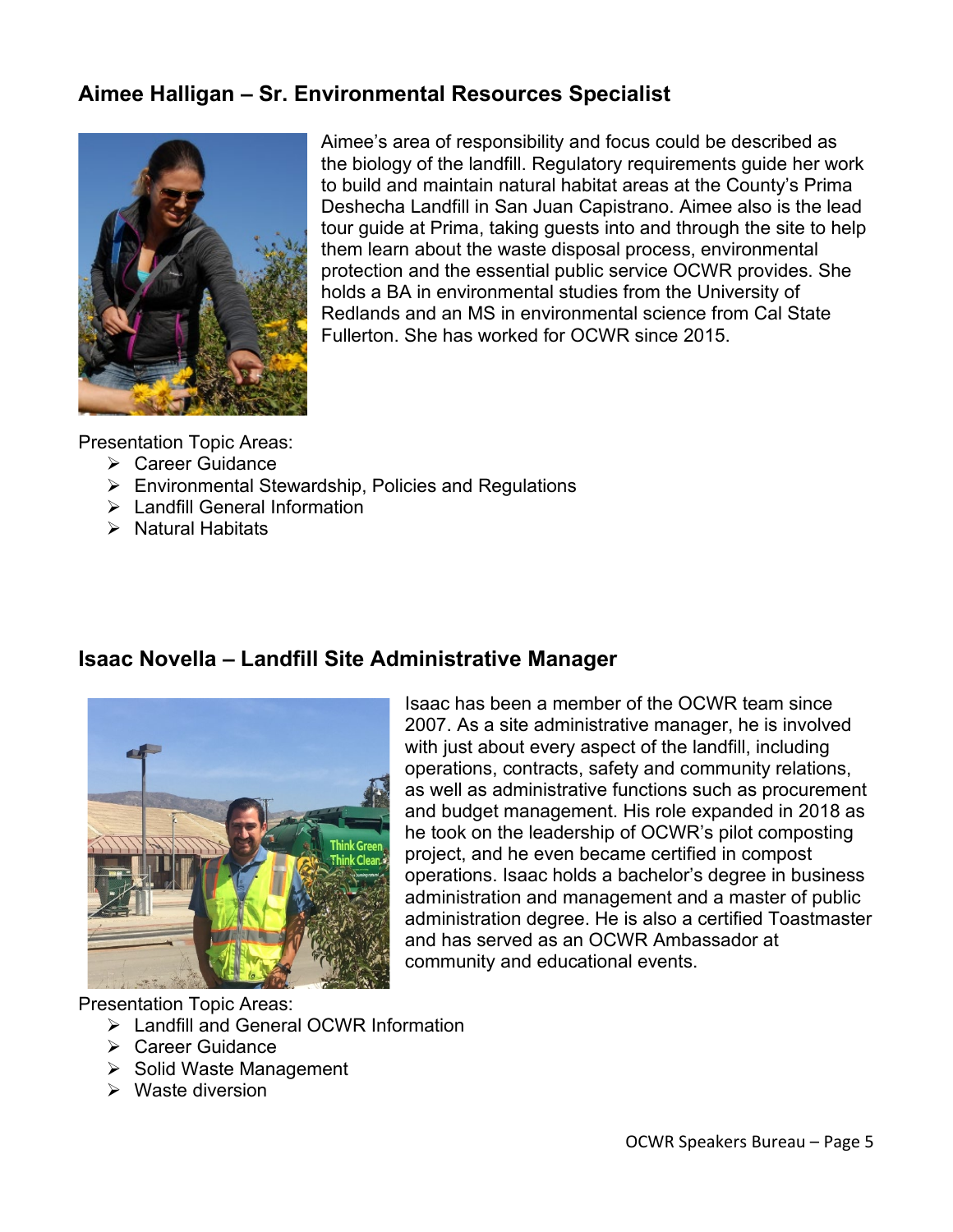#### **David Tieu, P.E. – Landfill Manager**



David is responsible for all aspects of OCWR's South Region, which includes the active Prima Deshecha Landfill and the closed Coyote Canyon site in Newport Coast. He holds a B.S. degree in geological sciences from Virginia Tech and earned his master's in civil engineering from Cal State Long Beach. David's experience and knowledge base spans civil engineering, storm water, air quality, federal and state solid waste and recycling laws and more. He also is a member of the American Society of Civil Engineers (ASCE)

and serves on the committee that develops the Orange County Infrastructure Report Card. Prior to joining OCWR in 2005, David worked for the County's Health Care Agency and served on the Local Enforcement Agency team.

Presentation Topic Areas:

- **▶ Career Guidance**
- $\triangleright$  Environmental Stewardship, Policies and Regulations
- Landfill General Information
- $\triangleright$  Solid Waste Management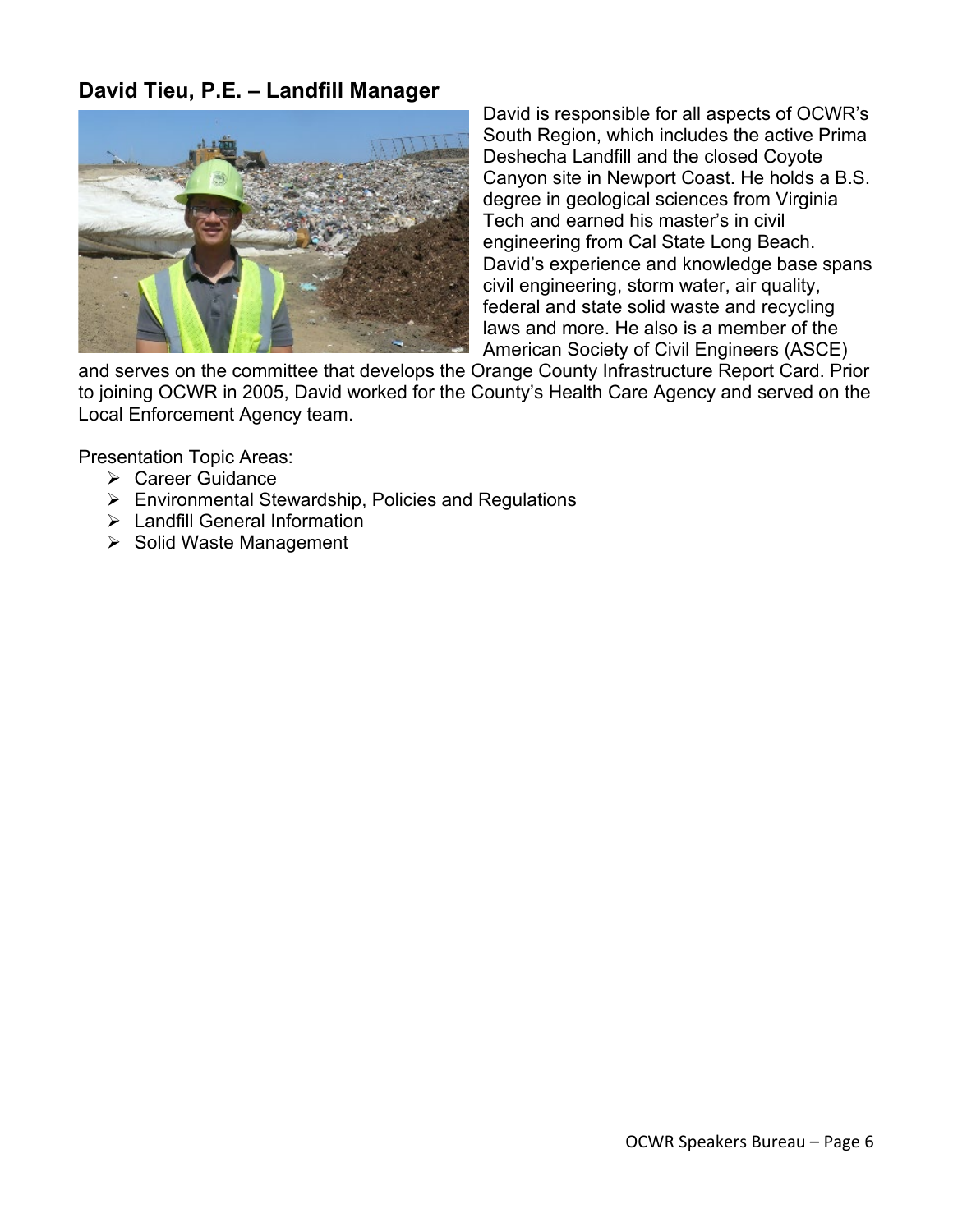#### **Jesus Perez – Household Hazardous Waste Program Manager**



As OCWR's Household Hazardous Waste (HHW) Program Manager, Jesus is responsible for a program that helps ensure residential hazardous waste is properly managed and disposed of, which means in large part keeping it out of landfills. This includes disposal of sharps, paints, oils, electronics and more. He oversees the operation and management of the County's four HHW Collection Centers, which are open to the public and provide service free of charge. Jesus holds a BA degree in Political Science from Cal State Fullerton. He began working for the County in 2006 and was a voting member of the Legislative Task Force of the waste industry's leading professional organization, the Solid Waste Association of North America (SWANA).

Presentation Topic Areas:

- Landfill and General OCWR Information
- $\triangleright$  Waste Diversion

Como Gerente del Programa de Household Hazardous Waste/HHW (Desechos Peligrosos Domésticos) del Condado de Orange Jesús es responsable de un programa que ayuda a que los residuos peligrosos residenciales se manejen y sean eliminados adecuadamente, lo que significa en gran parte mantenerlos fuera de los "dompes" (vertederos) o desechados de una manera incorrecta. Esto incluye la eliminación de jeringas, pinturas, aceites, productos electrónicos por mencionar pocos. Él supervisa la operación y administración de los cuatro Centros de Recolección, los cuales son gratis para usar para todos los residentes del Condado de Orange. Jesús tiene una licenciatura en Ciencias Políticas de Cal State Fullerton. Comenzó a trabajar para el Condado en 2006 y fue miembro con derecho a voto del Legislative Task Force, una organización profesional y líder de la industria de los desechos, la Asociación de Residuos Sólidos de América del Norte (SWANA).

Áreas del tema de presentación:

- $\triangleright$  Residuos domésticos peligrosos
- $\triangleright$  Información del OCWR y los vertederos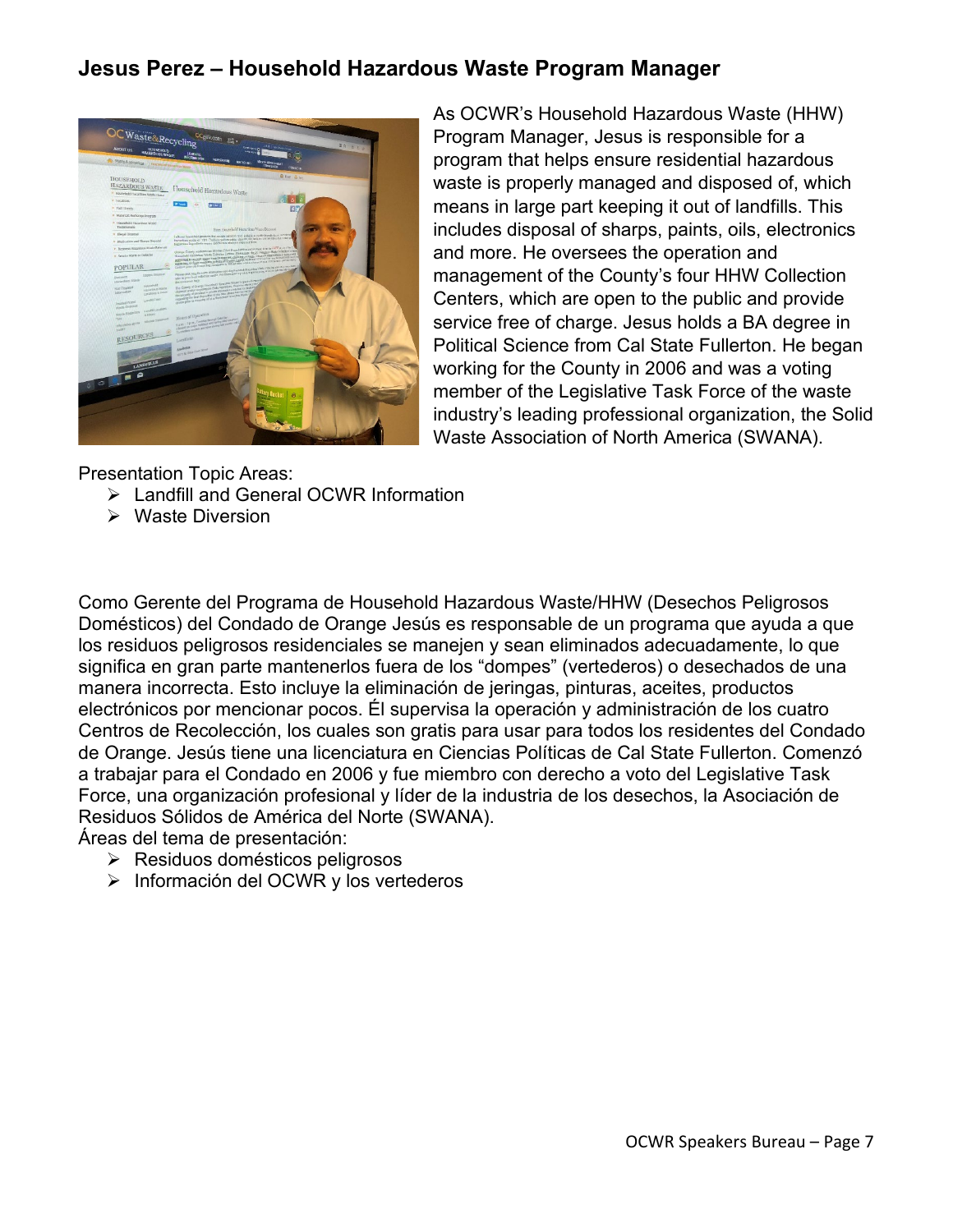

### **SPEAKER REQUEST FORM**

Please complete and email to [heidi.darby@ocwr.ocgov.com](mailto:heidi.darby@ocwr.ocgov.com)

| Name and web site (if applicable)<br>of requesting organization                                 |  |
|-------------------------------------------------------------------------------------------------|--|
| Requestor's name                                                                                |  |
| <b>Email address</b>                                                                            |  |
| Phone                                                                                           |  |
| Requested speaker name<br>$1st$ choice<br>$2nd$ choice                                          |  |
| Event date and time (ok to put<br>TBD)                                                          |  |
| Event description (e.g., panel,<br>solo presenter, etc.)                                        |  |
| Length of presentation desired                                                                  |  |
| Audience description (e.g.,<br>students, professionals, general,<br>etc., and anticipated size) |  |
| Do you have projection/AV<br>capability? Yes or no.                                             |  |
| Event location details (address,<br>parking directions and<br>instructions, etc.)               |  |
| Special requests or other<br>information                                                        |  |